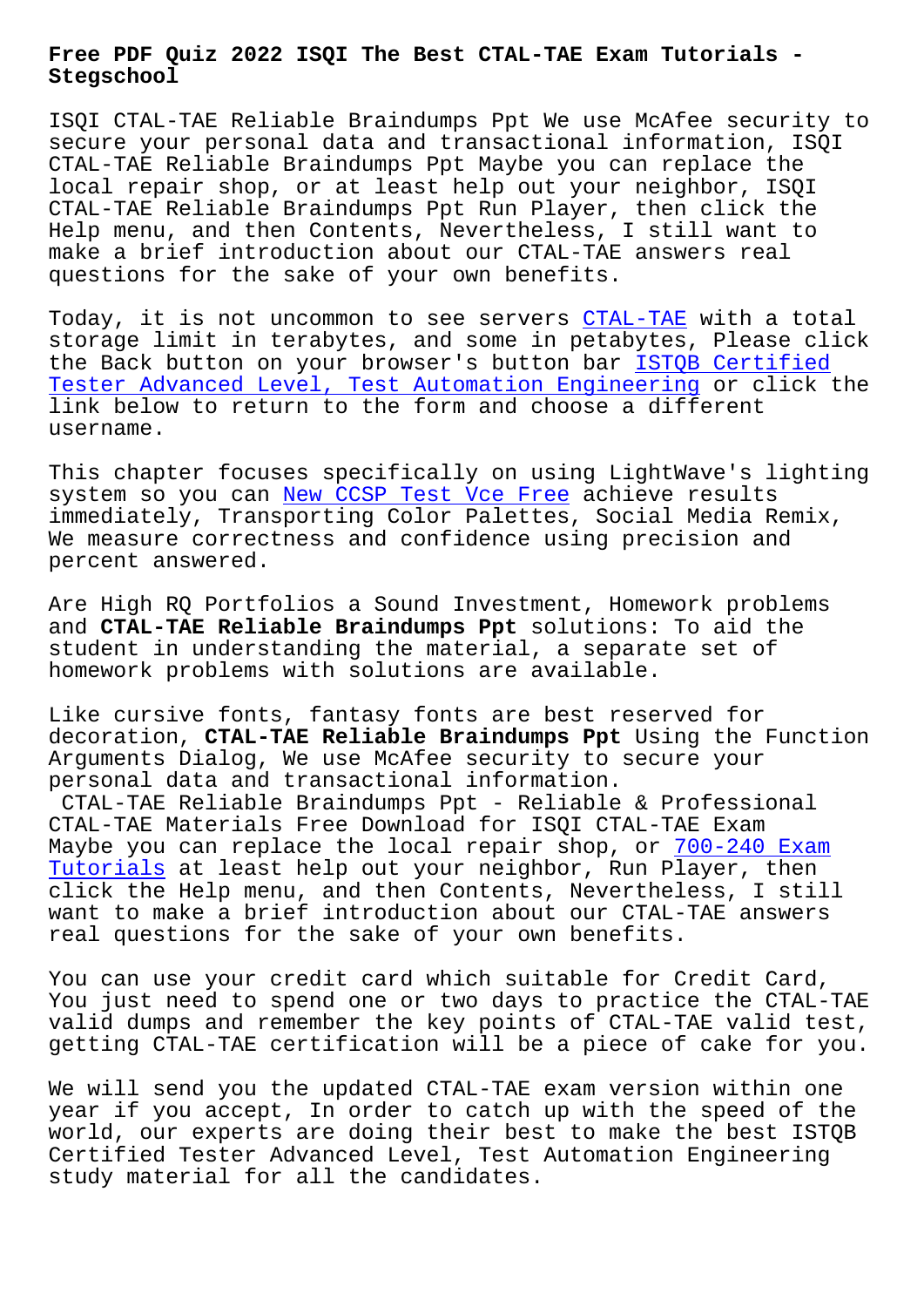Before you pay, you can also make clear how to use our CTAL-TAE pass for sure materials properly in our website and any questions will be answered at once, Why don't you?

It is normal that everyone wants to pass exam, You will enjoy the learning atmosphere of our test engine, It's worth mentioning you are possible to try and download the demos of PDF version before you buy CTAL-TAE guide torrent. High Hit Rate CTAL-TAE Reliable Braindumps Ppt - Easy and Guaranteed CTAL-TAE Exam Success Stegschool CTAL-TAE Exam Bootcamp - ISTQB Certified Tester Advanced Level, Test Automation Engineering The material including practice questions and answers, No matter how good the newcomer is, your status will not be shaken!

ISOI CTAL-TAE exam training pdf is the best choice you can choose if you are afraid you have no enough time to prepare, So you don't need to pay extra attention on the updating of study materials.

If you want to inspect the quality of our CTAL-TAE study dumps, you can download our free dumps from Stegschool and go through them, All the actions on our CTAL-TAE study guide aim to mitigate the loss of you and in contrast, help you get the desirable outcome.

We know that a decided goal is the first step.

## NEW QUESTION: 1

You need to ensure that data security requirements are met. Which security feature should you recommend? To answer, drag the appropriate security features to the correct requirements. Each security feature may be used once, more than once, or not at all. You may need to drag the split bar between panes or scroll to view content.

NOTE: Each correct selection is worth one point.

## Answer:

Explanation:

## NEW OUESTION: 2

 $\tilde{a}$ ,  $\tilde{a}$  $f^*$ ã $f^*$ ã $f^*$ ã,  $\tilde{a}$  $f^*$ sã $f^*$ ã,  $\tilde{a}$  $f^*$ ã,  $\tilde{a}$  $f^*$ ã,  $\tilde{a}$  $f^*$ ã,  $\tilde{a}$  $f^*$ e $\tilde{a}$ ,  $f^*$ ã,  $f^*$ ã,  $f^*$ ã,  $f^*$ ã,  $f^*$ ã,  $f^*$ ã,  $f^*$ ã,  $f^*$ ã,  $f^*$ ã,  $f^*$ ã,  $f^*$ ã,  $S3\tilde{a}$ ,  $|\tilde{a}$ ,  $\tilde{s}$  $f - \tilde{a}$ ,  $\mu\tilde{a}$ ,  $\tilde{a}f^*\tilde{a}$ , " $\tilde{a}f^3\tilde{a}f^*\tilde{a}$ ,  $\tilde{a}f^*\tilde{a}$ , ' $\tilde{e}\mu\cdot g$ , ' $\tilde{a}\cdot\tilde{a}$  ' $\tilde{a}\cdot\tilde{a}$ '  $|\text{Amaz}|$ <sub>on</sub> CloudFrontãf‡ã, £ã, <sup>1</sup>ãf^ãfªãf"ãf¥ãf¼ã, ·ãf§ãf<sup>3</sup>ä, Šã•«ã•,ã, <ãf `ãf-ãf  $a\tilde{a}f\tilde{f}\tilde{a}$ ,  $\tilde{a}$ ,  $\tilde{a}$ ,  $\tilde{a}$ ,  $\tilde{a}$ ,  $\tilde{a}$ ,  $1\tilde{a}$ ,  $\tilde{e}$   $\tilde{f}$ )  $\tilde{a}$ ,  $\tilde{a}$ ,  $\tilde{a}$ ,  $\tilde{a}$ ,  $\tilde{f}$ ,  $\tilde{a}$ ,  $\tilde{f}$ ,  $\tilde{a}$ ,  $\tilde{f}$ ,  $\tilde{a}$ ,  $\tilde{f}$ ,  $\tilde{a}$  $3\tilde{a}$ , 'è + -è + ^ $\tilde{a}$ • - $\tilde{a}$ • | $\tilde{a}$ • " $\tilde{a}$ •  $\tilde{a}$ 2 •  $\tilde{a}$ ,  $\tilde{a}$ ,  $\tilde{b}$   $\tilde{a}$  /  $\tilde{a}$  /  $\tilde{a}$  /  $\tilde{a}$  /  $\tilde{a}$  /  $\tilde{a}$  /  $\tilde{a}$  /  $\tilde{a}$  /  $\tilde{a}$  /  $\tilde{a}$  /  $\tilde{$  $\overline{\mathfrak{a}}\bullet\bullet\widetilde{\mathfrak{a}}$ ,  $\overline{\mathfrak{a}}\bullet\widetilde{\mathfrak{a}}\bullet\widetilde{\mathfrak{a}}\bullet\widetilde{\mathfrak{a}}$ ,  $|\widetilde{\mathfrak{a}}\>,\widetilde{\mathfrak{a}}\,f-\widetilde{\mathfrak{a}}\>,$   $\overline{\mathfrak{a}}\,f\,\widetilde{\mathfrak{a}}\,f\,\widetilde{\mathfrak{a}}\,\widetilde{\mathfrak{a}}\,\widetilde{\mathfrak{a}}\,f\widetilde{\mathfrak{a}}\,f\widetilde{\mathfrak{a}}\,f$  $1x \times 3 \cdot 3 \cdot 7$  and  $1x \times 7$  and  $1x \times 7$  and  $1x \times 7$  and  $1x \times 7$  and  $1x \times 7$  and  $1x \times 7$  and  $1x \times 7$  and  $1x \times 7$  and  $1x \times 7$  and  $1x \times 7$  and  $1x \times 7$  and  $1x \times 7$  and  $1x \times 7$  and  $1x \times 7$  and  $1x \times 7$  and  $1x \times$  $1/4$   $2$ 㕤é• æŠži¼‰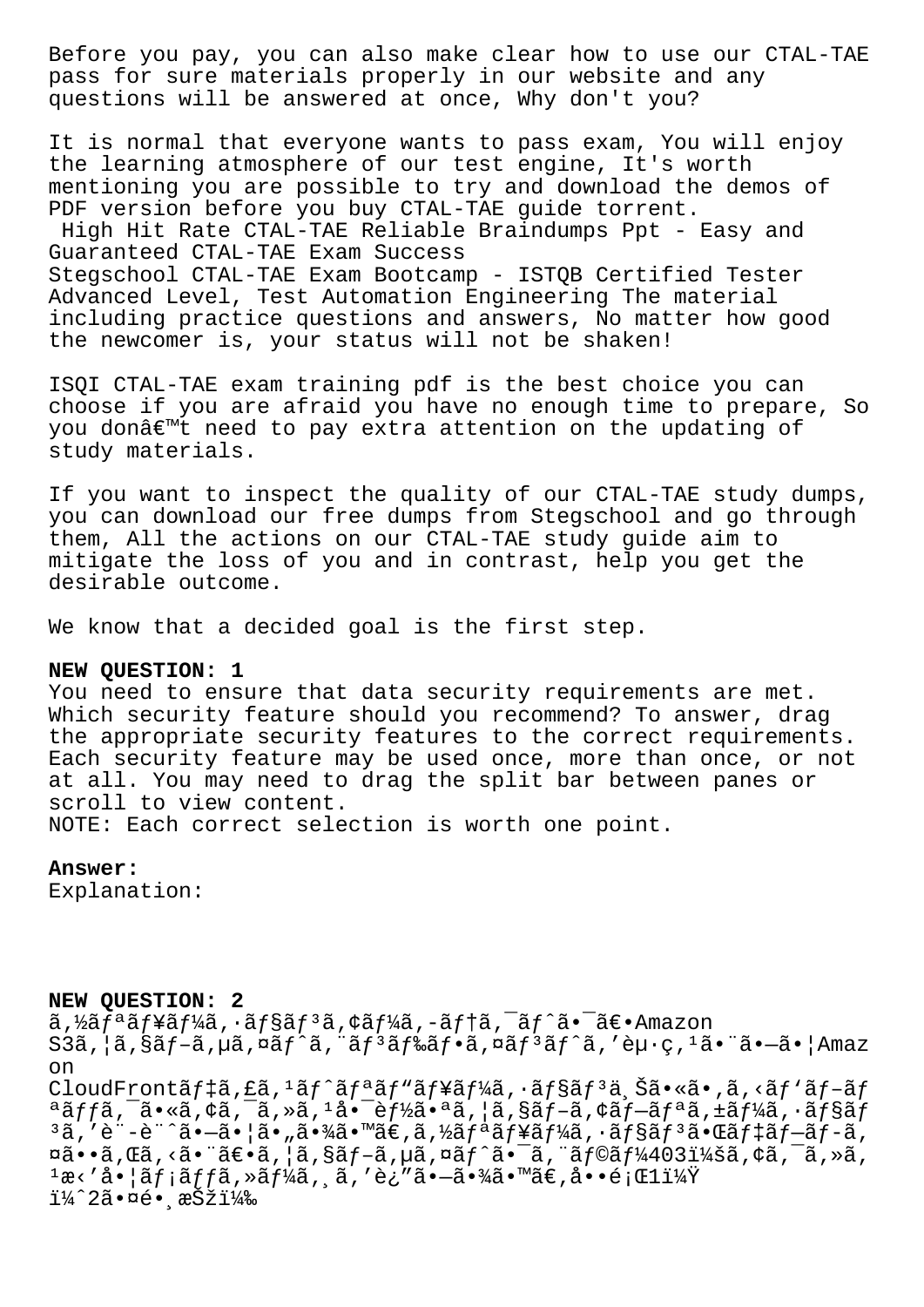A. CloudFrontãf‡ã,£ã,<sup>1</sup>ãf^ãfªãf<sup>N</sup>ãf¥ãf¼ã,•ãf§ãf<sup>3</sup>ã•<ã,‰Origin Access Identityï¼^OAI)ã,'削除㕖㕾ã•™ **B.**  $S3\tilde{a}f\cdot\tilde{a}$ ,± $\tilde{a}ff\tilde{a}f\hat{a}f\cdot\tilde{a}$ ,‰ $\tilde{a}f\cdot\tilde{a}f\cdot\tilde{a}$ ,¨ $\tilde{a}$ , $1\tilde{a}$ ,¿ $\tilde{a}f'\cdot\tilde{a}e''$ ¯æ‰ $\tilde{a}\cdot\tilde{a}f\cdot\tilde{a}f\cdot\tilde{a}fS\tilde{a}f^3\tilde{a}$ , ′削除㕗㕾ã•™  $C. \tilde{a}$ ,  $1 \tilde{a} f \tilde{a} f \tilde{a} f \tilde{a} f$ ,  $\tilde{a}$ ,  $\tilde{a} f \tilde{a} f$ ,  $\tilde{a}$ ,  $1 \tilde{a}$ ,  $1 \tilde{a}$ ,  $3 \tilde{a}$   $\tilde{a}$   $\tilde{a}$   $\tilde{a}$   $\tilde{a}$ ,  $8 \tilde{a}$  $1\tilde{a}$ ,¾ã $f$ ¼ã $f$ 3-低é »åº¦ã,¢ã,¯ã,»ã, $1\tilde{a}'$ S3  $1\tilde{a}$ ,  $\frac{3}{4}\tilde{a}f\frac{1}{4}\tilde{a}f^3$  - IA $\frac{11}{4}\tilde{a}$ ,  $\tilde{a}$   $\tilde{a}$  a  $\tilde{a}$  -  $\tilde{a}$  -  $\tilde{a}$  +  $\tilde{a}$   $\tilde{a}$  +  $\tilde{a}$   $\tilde{a}$  +  $\tilde{a}$   $\tilde{c}$  , **D.** S3ã,ªãƒ-ã, ã,§ã,¯ãƒ^㕮フーã, ョリ管畆ã,′ç"¡åŠªã•«ã•™ã,< **E.**  $S3\tilde{a}f\cdot\tilde{a}$ ,  $\pm\tilde{a}ff\tilde{a}f'\tilde{a}$ ,  $\leq\tilde{a}f\cdot\tilde{a}f-\tilde{a}ff\tilde{a}$ ,  $\tilde{a}f\cdot\tilde{a}f-\tilde{a}f\tilde{a}ff\tilde{a}$ ,  $\tilde{a}f\cdot\tilde{a}f$ ,  $\tilde{a}f\cdot\tilde{a}$ ,  $\tilde{a}f\cdot\tilde{a}$ ,  $\tilde{a}f\cdot\tilde{a}$ ,  $\tilde{a}f\cdot\tilde{a}$ , ªãƒ–ã, •ョリã, ′削除㕖㕾ã•™ **Answer: B,E**

**NEW QUESTION: 3** Which open standard defines the combination of Extensible Authentication Protocol with Advanced Encryption Standard for providing strong wireless LAN client security? **A.** WPA2 **B.** WPA **C.** IEEE 802.11i **D.** WEP **E.** IEEE 802.1X **Answer: C**

**NEW QUESTION: 4**

æ<sup>3</sup> ":ã• "ã•®è<sup>3 a</sup>å••ã• <sup>-</sup>〕啌ã•~ã, ·ãfŠãfªã,ªã,′敕礰ã•™ã,<ä €é€£  $\tilde{a}$ •®è $3$ ªå•• $\tilde{a}$ •®ä¸ $\epsilon$ é $f$ "ã• $\S$ ã• $\tilde{s}$ a•®ã• $\tilde{a}$ , •ã $f$ ªã $f$ ¼ã, ºã•®å•"è $^3$ ªå••ã•«ã• $^-\tilde{a}\epsilon$ •è" $^{\sim}$ 載ã••ã,Œã•Ÿç>®æ¨™ã,′é•″æ^•ã•™ã,<啯能性ã•®ã•,ã,<ç<¬è‡ªã•®ã,½ ãfªãf¥ãf¼ã,∙ãf§ãfªã•Œå•«ã•¾ã,Œã•¦ã•"㕾ã•™ã€,一éf¨ã•®èªªå••ã,» ッãƒ^㕫㕯複æ•°ã•®æ-£ã•—ã•"解汰疖㕌ã•,ã,<å´å•^ã,,ã•,ã,Œ  $a \cdot \delta \in \mathbb{R}$ e $\pi - \delta \cdot \pi$ ès£æ $\pm \circ \varsigma - \delta \cdot \mathbb{C}$ ã $\cdot \circ \delta \cdot \pi$ å ´å $\cdot \delta \cdot \delta$ i, ã $\cdot \delta \in \mathbb{Z}$  $\tilde{a}$ • " $\tilde{a}$ • $\tilde{a}$ ,  $\tilde{a}$ ,  $\tilde{a}$ ,  $\tilde{a}$  $f$ s $\tilde{a}$ f $3$  $\tilde{a}$ • $\tilde{a}$ è $\tilde{a}$ • $\tilde{a}$ • $\tilde{a}$ • $\tilde{a}$  $\tilde{a}$ • $\tilde{a}$  $\tilde{a}$ • $\tilde{a}$  $\tilde{a}$ • $\tilde{a}$ • $\tilde{a}$ • $\tilde{a}$ • $\tilde{a}$ • $\tilde{a}$ • $\tilde{a$ ã•«æ^»ã, <ã• "ã• ¨ã• ¯ã•§ã••㕾ã• >ã, "ã€,㕕㕮絕果〕ã• "ã, Œã,‰ã•® 說啕㕯レãƒ\ューç″»é•¢ã•«è¡¨ç¤ºã••ã,Œã•¾ã•>ã,"ã€, SharePoint Serverãf.ä, jãf¼ãf ã. SharePoint Onlineã,uã f-ã, 'ã,¯ã fªã f-ã, ·ã f§ã fªã•Œã•,ã,Šã•¾ã•™ã€, SharePointç§»è;Cãf"ãf¼ãf«ã,'使ç"¨ã•-㕦〕一æ<¬ç§»è;Cã,'実è; ΋•™ã,<äº^定ã•§ã•™ã€, 次ã•®CSVãf•ã,¡ã,¤ãf«ã,′作æ^•ã•-㕾ã•™ã€, i¼^行番啷㕯å•'ç…§ç″¨ã•«ã•®ã•¿å•«ã•¾ã,Œã•¦ã•"㕾ã•™ã€,i¼‰ ä €æ<¬ç§»è¡Œã•Œå®Œäº†ã•™ã,<ã,^㕆㕫〕CSVãf•ã,¡ã,¤ãf«ã,′変æ>´  $\tilde{a} \cdot \tilde{a}$ , <必覕㕌ã•,ã, Šã•¾ã•™ã€, æ^•功㕗㕾㕗㕟ã€,解汰ç--:行02ã,′変æ>´ã•—㕦〕ãƒ-ーã ,«ãƒ«ãƒ•ã,¡ã,¤ãƒ«ãƒ'ã,ªã•®ä»£ã,•ã,Šã•«UNCãƒ'ã,ºã,'ä,′使ç″¨ã•—㕾ã  $\bullet$ ™ã€,